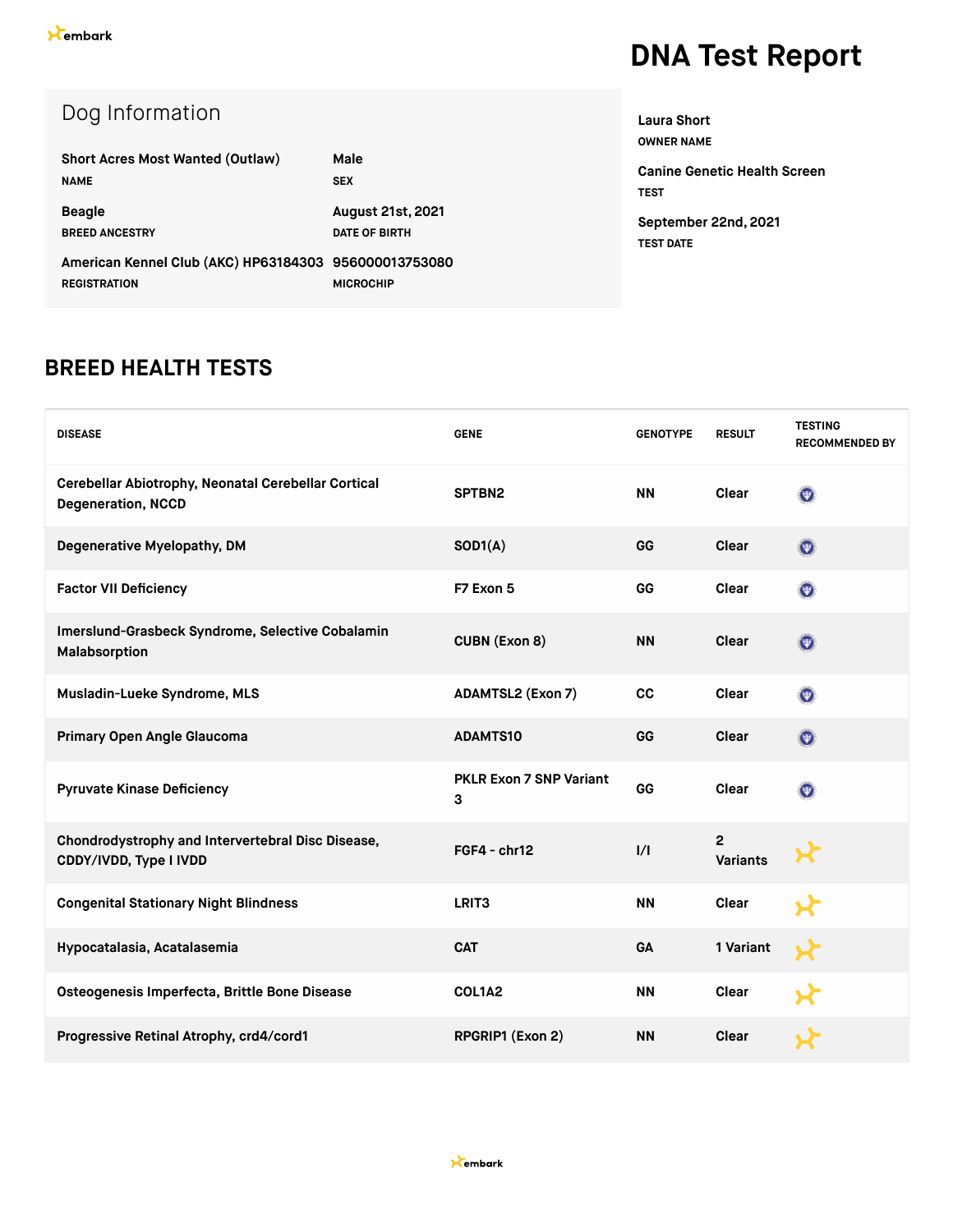#### Dog Information

**Short Acres Most Wanted (Outlaw) NAME**

#### **INBREEDING AND DIVERSITY**

| <b>Genetic Diversity</b>         | <b>RESULT</b> | <b>GENETIC</b><br><b>RESULT</b> |
|----------------------------------|---------------|---------------------------------|
| <b>Coefficient Of Inbreeding</b> |               | 12%                             |
| <b>MHC Class II - DLA DRB1</b>   |               | High<br><b>Diversity</b>        |
| MHC Class II - DLA DQA1 and DQB1 |               | High<br><b>Diversity</b>        |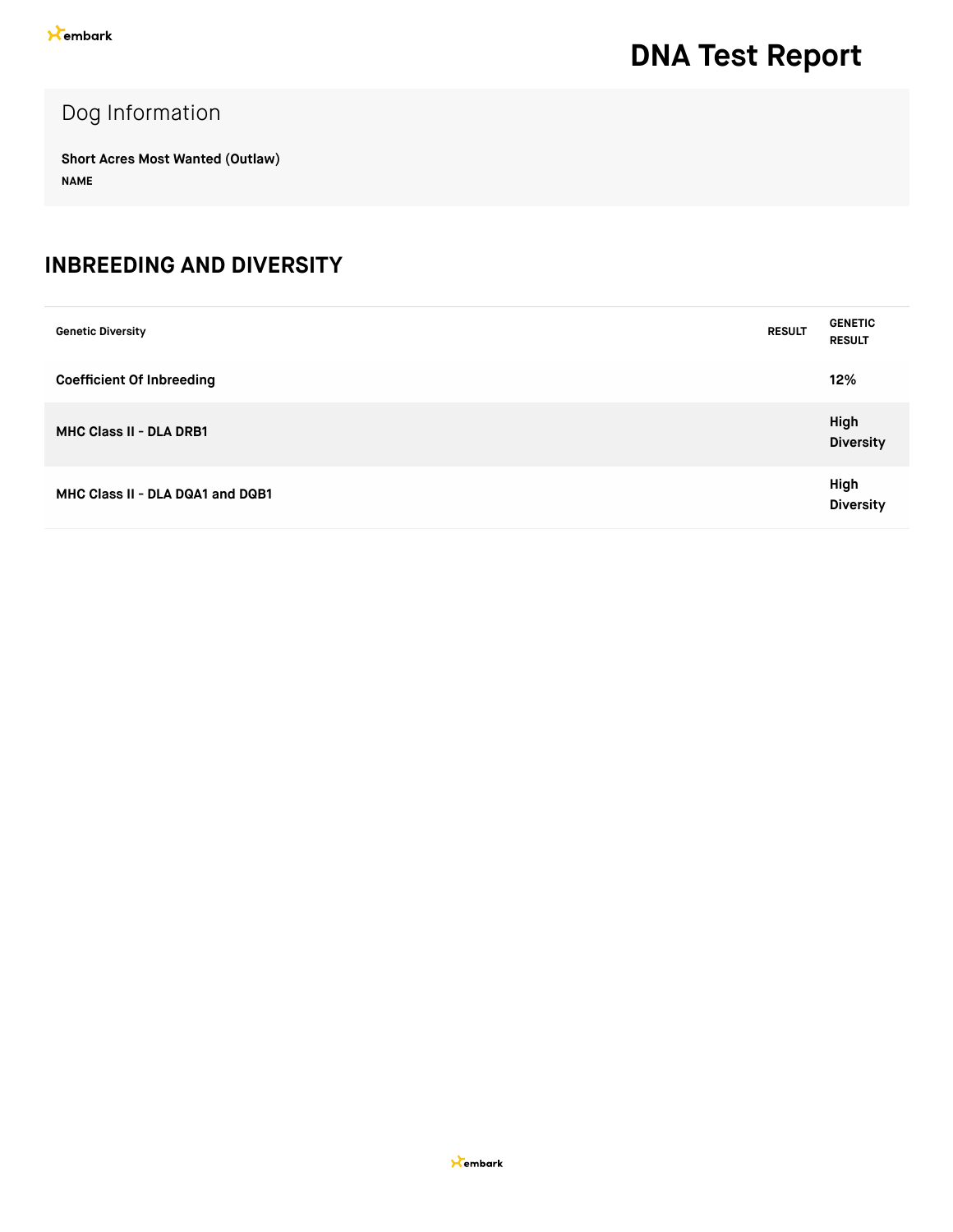### Dog Information

**Short Acres Most Wanted (Outlaw) NAME**

### **TRAIT TESTS (1/2)**

| <b>Coat Color</b>             | <b>RESULT</b>                                            | <b>GENETIC</b><br><b>RESULT</b>     |
|-------------------------------|----------------------------------------------------------|-------------------------------------|
| E Locus (MC1R)                | No dark mask or grizzle                                  | EE                                  |
| K Locus (CBD103)              | More likely to have a patterned haircoat                 | $k^y k^y$                           |
| <b>Intensity Loci LINKAGE</b> | Any light hair likely yellow or tan                      | Intermediate<br>Red<br>Pigmentation |
| A Locus (ASIP)                | Black/Brown and tan coat color pattern                   | $a^{t}a^{t}$                        |
| <b>D Locus (MLPH)</b>         | Dark areas of hair and skin are not lightened            | Dd                                  |
| Cocoa (HPS3)                  | No co alleles, not expressed                             | <b>NN</b>                           |
| <b>B Locus (TYRP1)</b>        | Black or gray hair and skin                              | <b>BB</b>                           |
| Saddle Tan (RALY)             | Likely saddle tan patterned                              | ΝN                                  |
| S Locus (MITF)                | Likely flash, parti, piebald, or extreme white           | spsp                                |
| M Locus (PMEL)                | No merle alleles                                         | mm                                  |
| R Locus (USH2A) LINKAGE       | Likely no impact on coat pattern                         | rr                                  |
| H Locus (Harlequin)           | No harlequin alleles                                     | hh                                  |
|                               |                                                          |                                     |
| <b>Other Coat Traits</b>      | <b>RESULT</b>                                            | <b>GENETIC</b><br><b>RESULT</b>     |
| Furnishings (RSPO2) LINKAGE   | Likely unfurnished (no mustache, beard, and/or eyebrows) | Ш                                   |
| Coat Length (FGF5)            | Likely short or mid-length coat                          | GG                                  |
| Shedding (MC5R)               | Likely heavy/seasonal shedding                           | cc                                  |
| Hairlessness (FOXI3) LINKAGE  | Very unlikely to be hairless                             | <b>NN</b>                           |
| Hairlessness (SGK3)           | Very unlikely to be hairless                             | <b>NN</b>                           |